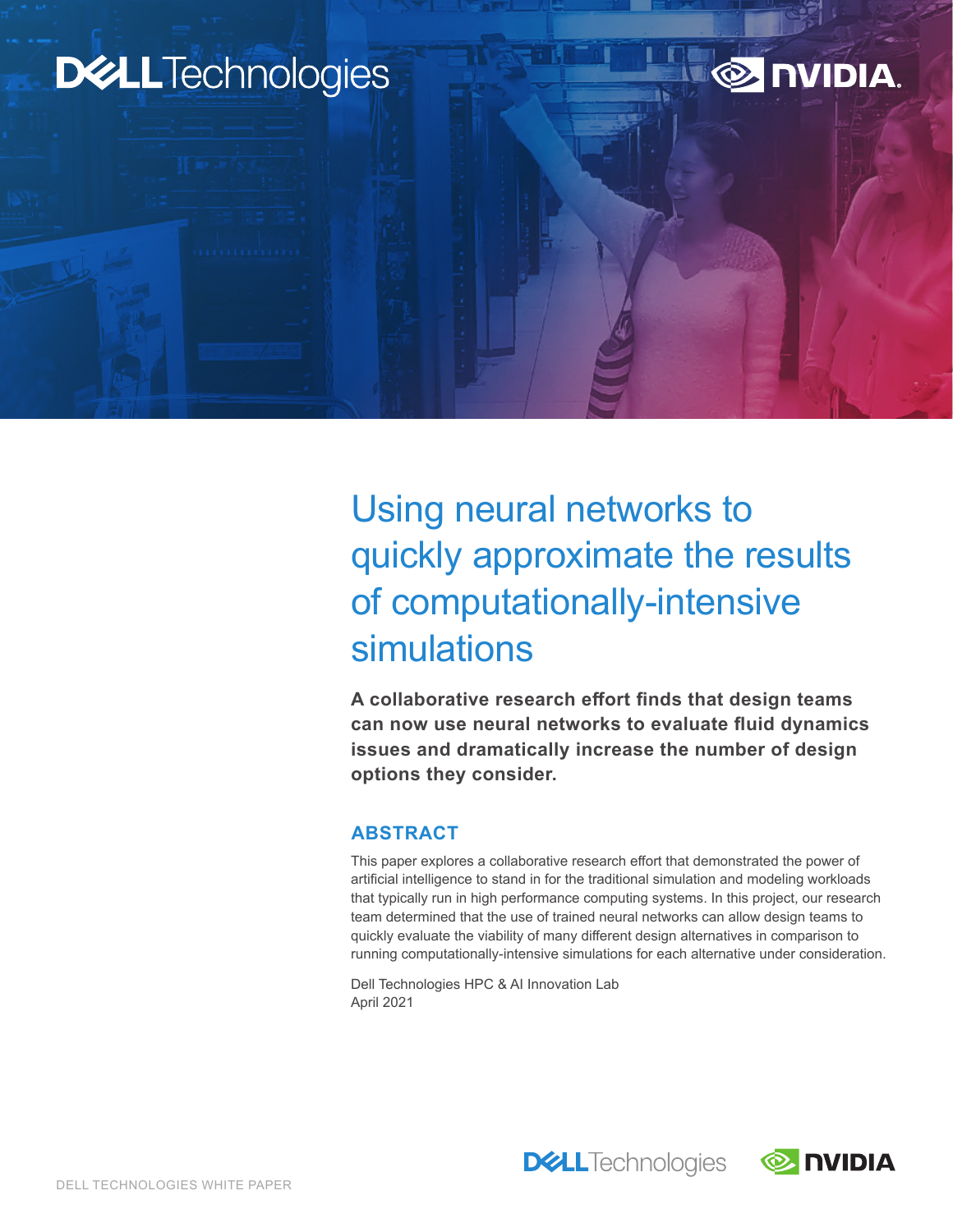# **TABLE OF CONTENTS**

| PUTTING RATTLER TO THE TEST 2 |  |  |  |  |  |  |  |  |  |  |
|-------------------------------|--|--|--|--|--|--|--|--|--|--|
|                               |  |  |  |  |  |  |  |  |  |  |
|                               |  |  |  |  |  |  |  |  |  |  |

The information in this publication is provided "as is." Dell Inc. makes no representations or warranties of any kind with respect to the information in this publication, and specifically disclaims implied warranties of merchantability or fitness for a particular purpose.

Use, copying and distribution of any software described in this publication require an applicable software license.

Copyright © 2021 Dell Inc. or its subsidiaries. All Rights Reserved. Dell, Dell Technologies, EMC and other trademarks are trademarks of Dell Inc. or its subsidiaries. Intel, Intel Logo are trademarks of Intel Corporation in the U.S. and/or other countries. Other trademarks may be the property of their respective owners.

Dell Technologies believes the information in this document is accurate as of its publication date. The information is subject to change without notice.

Published in the USA 04/21.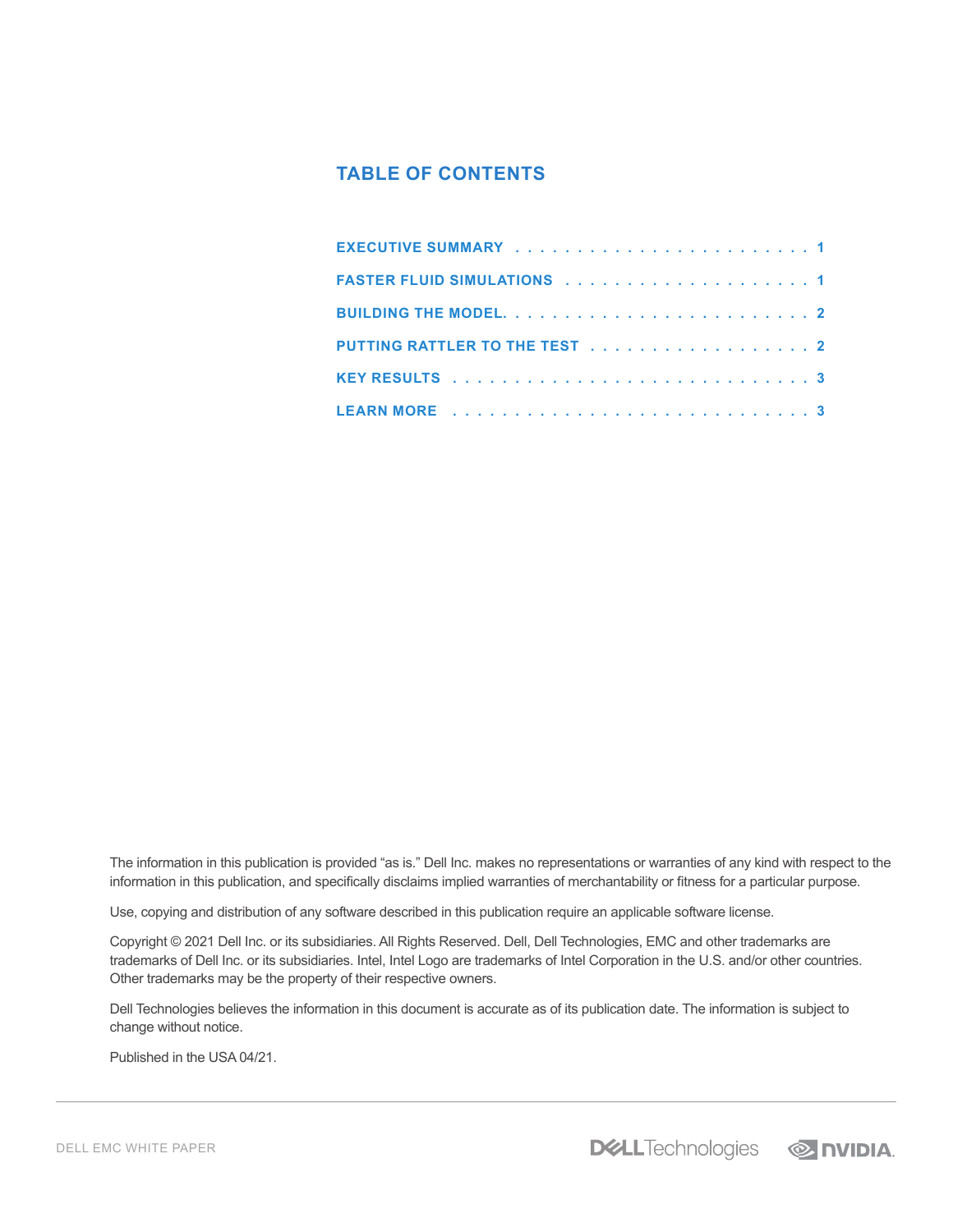## <span id="page-2-0"></span>**EXECUTIVE SUMMARY**

Computer-driven fluid-dynamics simulations are an essential tool in the design of cars, trucks, ships, airplanes and other forms of conveyance. Using simulation techniques, design teams can now test different configuration options in software to optimize their designs to streamline the flow of air or water around their products and minimize the associated resistance.

The use of these computerized simulations has brought a great leap forward from the days of building physical models and testing them in labs. However, this data-driven approach to engineering does come with certain limitations. One of these drawbacks is the time required to run complex simulations in a high performance computing (HPC) lab. Even with supercomputing-class HPC systems, a single simulation might take a day or more to run. The difficulty here is that with many nonlinear systems, traditional methods of calculation often carry a heavy computational burden due to complex dynamics, physical constraints or multi-scale behavior.

To address this challenge, our team of researchers from Carnegie Mellon University, Los Alamos National Laboratory, Massachusetts Institute of Technology, the University of Massachusetts and Dell Technologies explored a novel methodology for forecasting complex nonlinear spatio-temporal dynamics through purely data-driven methods. This work introduced a machine learning method for studying turbulent flow dynamics using high-fidelity simulation data.

In our proposed approach, we showed how design and engineering teams can replace traditional, computationally-intensive numerical simulations with fast machine learning models. We demonstrated that while there is some loss in fidelity using a machine learning approach, our models are suitable for many engineering problems. In particular, our study found that our neural network models are an ideal candidate to include in workflows that require rapid fluid dynamics calculations for design optimization.

While our present work pertains to a particular dataset, the results indicate a promising pathway to address challenges with current numerical techniques for evaluating non-linear spatio-temporal dynamics.

## **FASTER FLUID SIMULATIONS**

In this investigation, our research team evaluated how to most efficiently place lidar arrays on autonomous cars, especially battery-powered cars. In particular, we sought to determine the optimal positioning or placement for the lidar arrays in terms of airflow.

To make a determination like this, design teams need to simulate the airflow around the vehicle, which is a computationally-intensive process with workloads that might run for an entire day in a high-end HPC system. While design teams would ideally run hundreds or even thousands of simulations to determine the optimal placement for a lidar array, the computational time requirements make this number of iterations highly impractical, if not impossible.

To remove this barrier, and to enable faster fluid dynamics simulations and more design iterations, our team explored the use of machine learning techniques to approximate the air flow around a vehicle and calculate a drag coefficient without having to do direct simulation. This data-driven approach would allow design teams to do a coarse approximation to see if they are in the right ballpark in terms of the proposed placement of the lidar array, or any other component, and do it on thousands or tens of thousands of different configurations in a relatively short amount of time. Instead of needing a day to run a simulation and calculate the drag coefficient around the car, they might need only a few seconds to approximate it using a neural network.

**DELL**Technologies **EX DVIDIA.**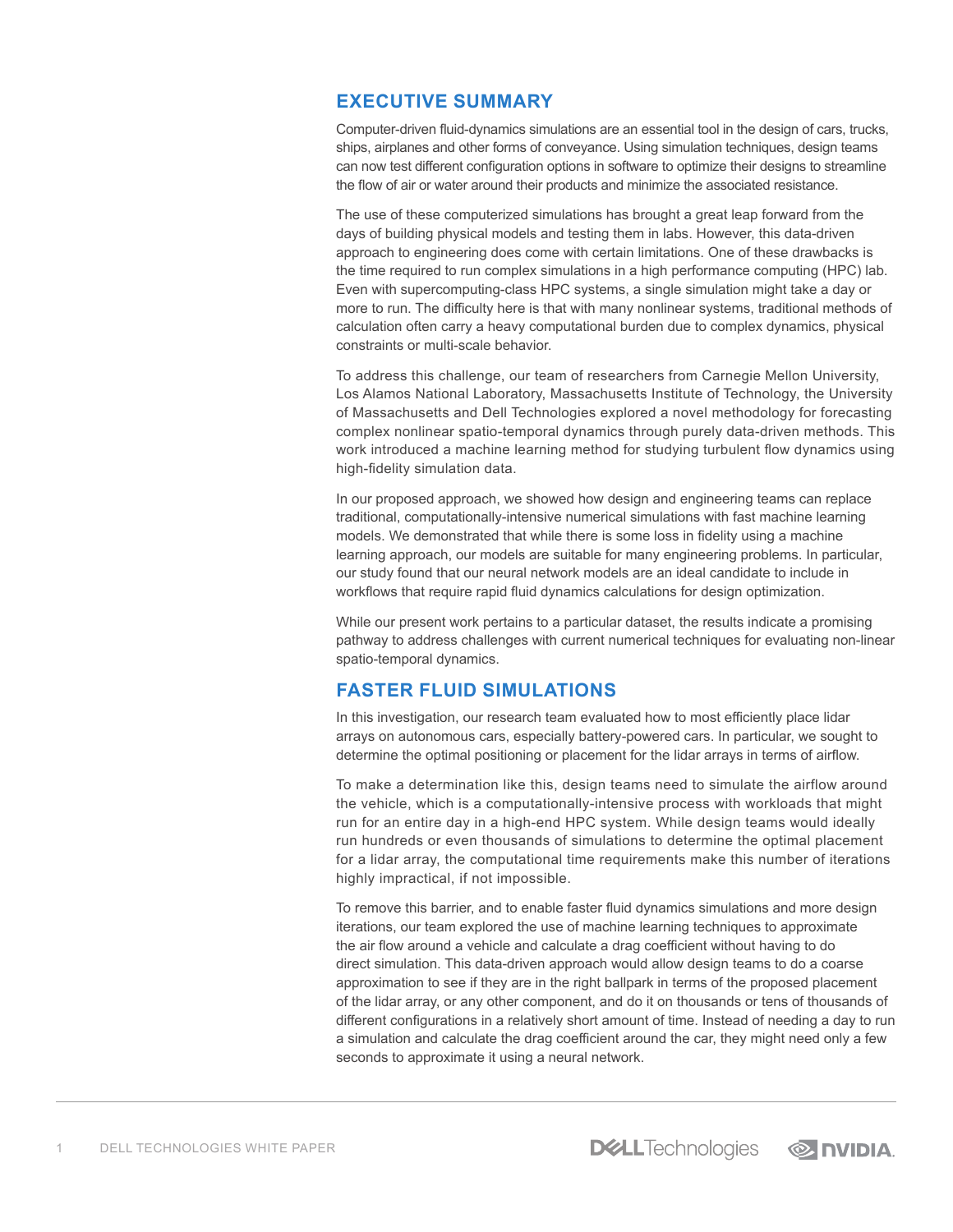## <span id="page-3-0"></span>**BUILDING THE MODEL**

To build a machine learning model that negates the need for direct simulation, we began, somewhat ironically, by using simulation to generate a dataset based on simulation. In other words, we are not only using artificial intelligence to replace simulation, but we are using simulation to train our AI model.

While the technical details are beyond the scope of this paper, the simple view is that we had several different objects in a fluid flow, and we simulated the drag coefficient around those objects. We then used that information as training data for the neural network. This allowed us to use very high-fidelity, high-realism simulations as the training data for this neural network, and then get those approximations up to very high accuracy levels, at least under certain conditions. We could then, going forward in time-critical simulations, replace the simulation component with the artificial neural network.

To carry out this work, we used a type of neural network called a neural ordinary differential equations solver, or neural ODE solver. This tool is a neural network designed to solve differential equations. We began the process by doing some encoding at the front end to change the frame space. We then ran the initial conditions through the neural ODE solver and subsequently returned the result to the original reference space to see the current state of the system.

We started with the neural ODE solver because that already exists in the literature, and because it addresses the same type of problem as fluid simulation — fluid dynamics is a partial differential equations solve. So we started with this existing technology, added capabilities to it and retrained it on the data that we wanted to actually approximate. And that gave us the ability to use these approximation tools as a stand-in for traditional simulation.



**Figure 1.** Schematic of the overall model architecture. Initial conditions are given and encoded into a latent space. Augmented channels are concatenated and the dynamics are forecasted through the neural ODE approximator. The sequence is decoded and the divergence-free condition is enforced through the last layer.

For our simulations that calculated the drag coefficient around car bodies, it could take several hours to compute a final answer on multiple GPU-accelerated nodes. Once we finished training the neural network approximation model, we could get that answer within a few seconds. So we achieved a dramatic reduction in time to solution.

## **PUTTING RATTLER TO THE TEST**

We did our initial simulation work and trained our model on the Rattler supercomputer in the Dell Technologies HPC & AI Innovation Lab in Austin, Texas. Rattler, based on Dell EMC PowerEdge C4140 servers, is a GPU-accelerated cluster that is a frequent host for supercomputing collaborations. This cluster, which is the result of a partnership between Dell Technologies and NVIDIA, is designed for extreme scalability by leveraging NVIDIA V100 GPUs with NVIDIA® NVLink® high-speed interconnect technology and NVIDIA InfiniBand® networking.

**DGLL**Technologies **EX DVIDIA**